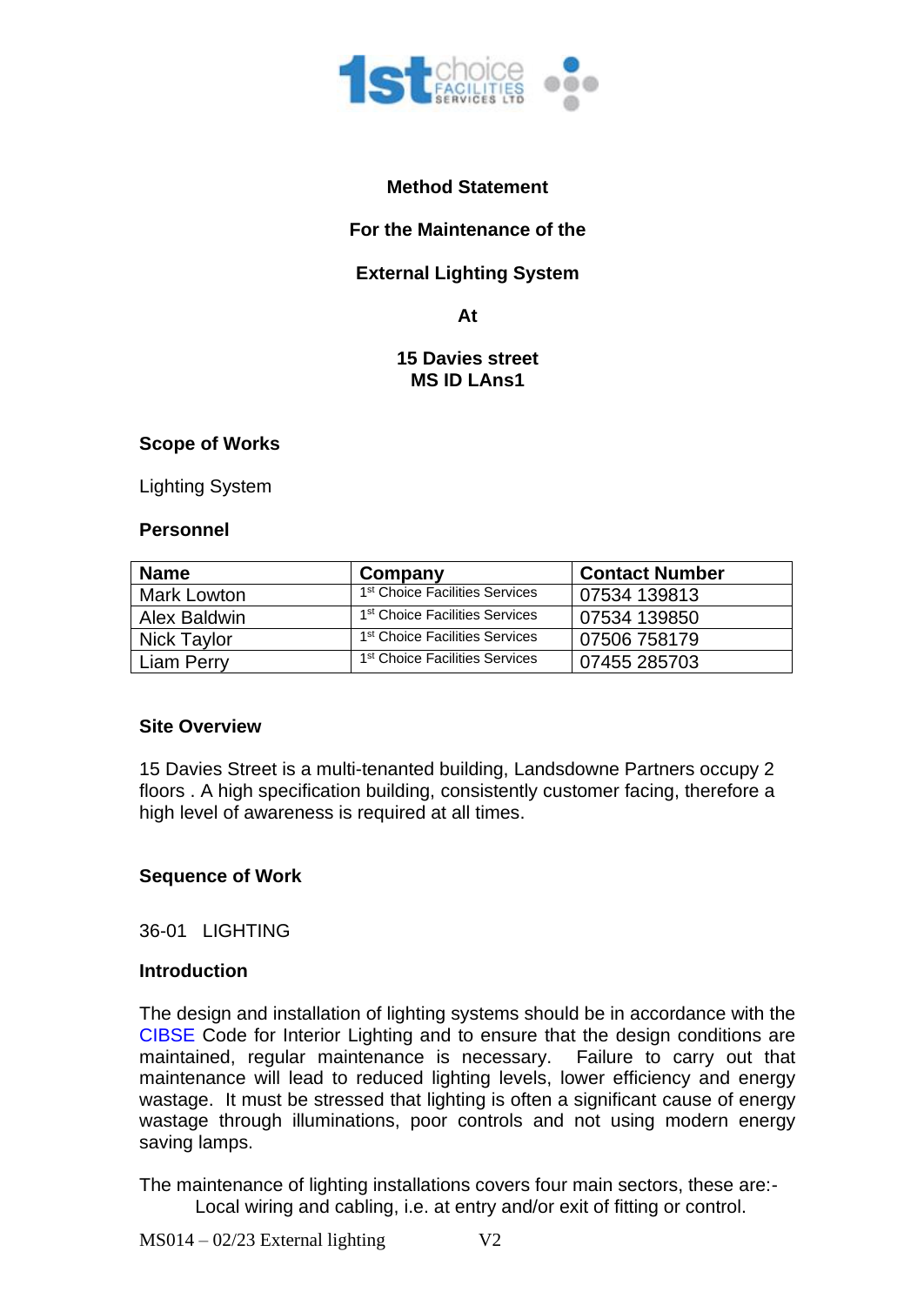

Fittings including luminaries. Lamps, Controls.

Normally for wiring and cabling little maintenance is required unless alterations or temporary arrangements have been made. For luminaires and fittings the cleanliness of the environment is an important factor dictating the frequency of cleaning, dirty fittings and tubes cause loss of light with the consequent effect on the efficiency of the work station and the accuracy of the work being carried out. In a dirty environment frequent cleaning may be necessary.

In the case of lamps, bulbs or luminaires the manufacturers quote a rated life. The rated life is the best average of life for a manufactured batch.

There is also another factor which may dictate replacement frequency and that is accessibility. Often it is cost effective to replace lamps on a regular basis based on the recommended life of the lamps. Clearly in certain situations such as a shop or hospital or where access is very difficult a regular replacement schedule may be the most sensible option and this should be agreed with the client.

## **36-02 LIGHTING – SWITCHES - INTERNAL AND EXTERNAL**

| <b>ITEM</b>                                                     | FREQ.           | <b>ACTION</b>                                            | <b>NOTES</b>                                                                                              |
|-----------------------------------------------------------------|-----------------|----------------------------------------------------------|-----------------------------------------------------------------------------------------------------------|
| 1.<br>Operation.                                                | 12 <sub>m</sub> | Check action.                                            | This includes pull<br>switches and remote<br>operated sensor (i.e.<br>infra-red) switches.                |
| 2.<br>Earth bonding.                                            | 12m             | Check and correct if<br>defective.                       |                                                                                                           |
| 3.<br>Dimming<br>switches.                                      | 12m             | Check operation.                                         |                                                                                                           |
| 4.<br>Solar operated<br>switches<br>(external and<br>internal). | 12m             | Clean detector surface.<br>Check:<br>switching function, |                                                                                                           |
|                                                                 |                 | Sensitivity.                                             | Note: sensitivity of solar<br>radiation detection cell<br>may fall with time and<br>should be replaced if |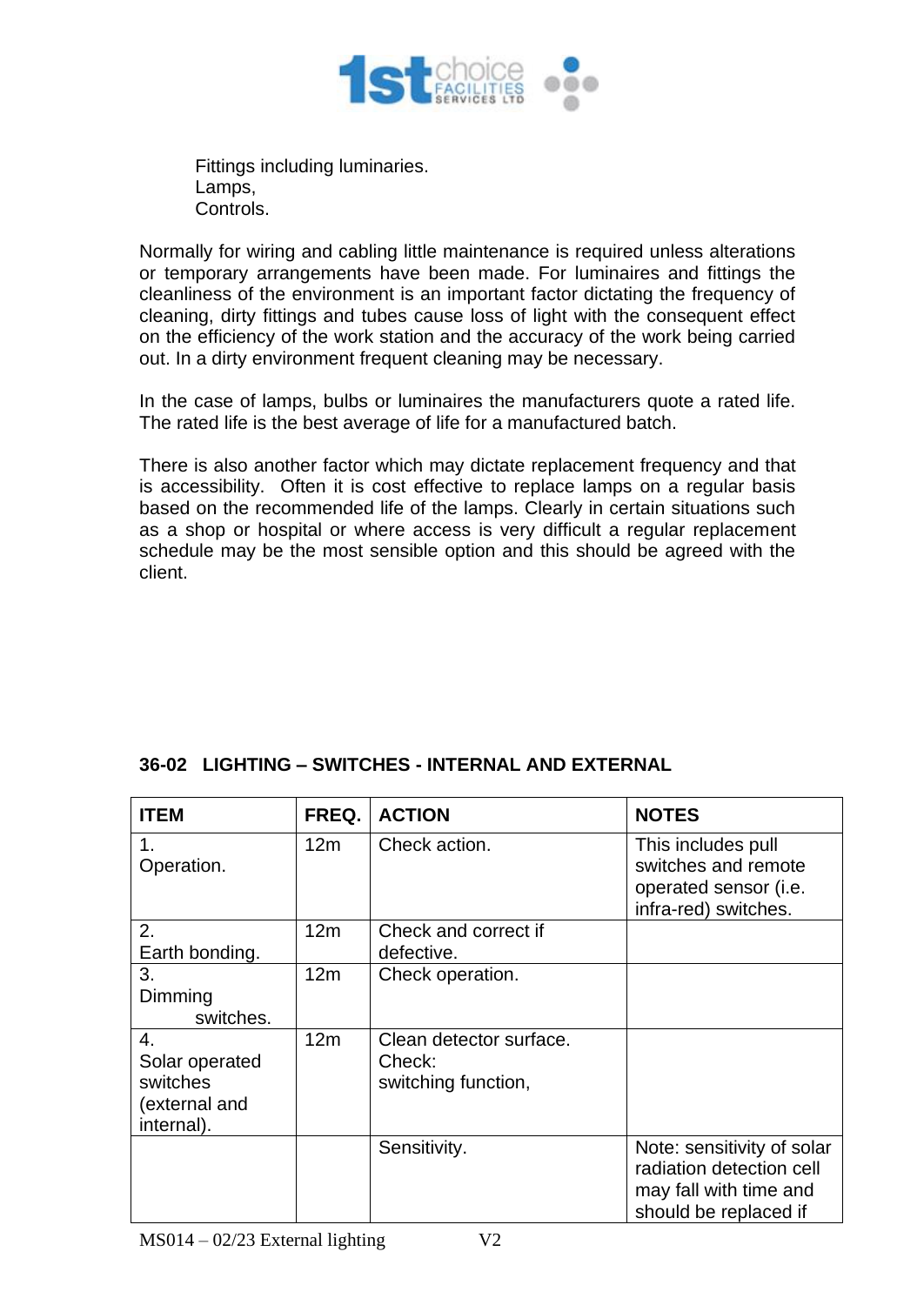

| 5.<br>Fireman's switch<br>(external display<br>lighting). | 12m | Check action.                         | sensitivity has fallen<br>below manufacturer's<br>recommended limit.                                                                                                                                                                                |
|-----------------------------------------------------------|-----|---------------------------------------|-----------------------------------------------------------------------------------------------------------------------------------------------------------------------------------------------------------------------------------------------------|
| 6.<br>Automatic<br>switching controls<br>(e.g. timers).   | 12m | Check operation and time<br>settings. | <b>Adjustments for BST</b><br>should be made by the<br>client on the<br>appropriate dates. For<br>external lighting regular<br>adjustments should be<br>made to compensate<br>for changes in daylight<br>hours. This will reduce<br>energy wastage. |

# **36-03 LIGHTING FITTINGS including LUMINAIRES – general**

| <b>ITEM</b>  | FREQ.           | <b>ACTION</b>             | <b>NOTES</b>            |
|--------------|-----------------|---------------------------|-------------------------|
|              | 12 <sub>m</sub> | Clean fittings where      | Frequency of            |
| Cleanliness. |                 | necessary.                | cleaning will depend    |
|              |                 |                           | on environment, in      |
|              |                 |                           | dirty areas more        |
|              |                 |                           | frequent cleaning       |
|              |                 |                           | may be necessary.       |
|              |                 |                           | Contract should state   |
|              |                 |                           | whether this is part of |
|              |                 |                           | the maintenance         |
|              |                 |                           | contract.               |
| 2.           | 12 <sub>m</sub> | Check for failed lamps or | Tungsten filament       |
| Lamps        |                 | signs of deterioration.   | lamps are inefficient   |
| a)tungsten   |                 | Replace as required.      | with regard to energy   |
| filament.    |                 |                           | use and could be        |
|              |                 |                           | replaced with more      |
|              |                 |                           | efficient lamp types.   |
| b)           | 12 <sub>m</sub> | Clean and replace any     | Care should be taken    |
| fluorescent. |                 | failed or suspect lamps.  | in handling as broken   |
|              |                 |                           | glass from broken       |
|              |                 |                           | tubes/lamps can be      |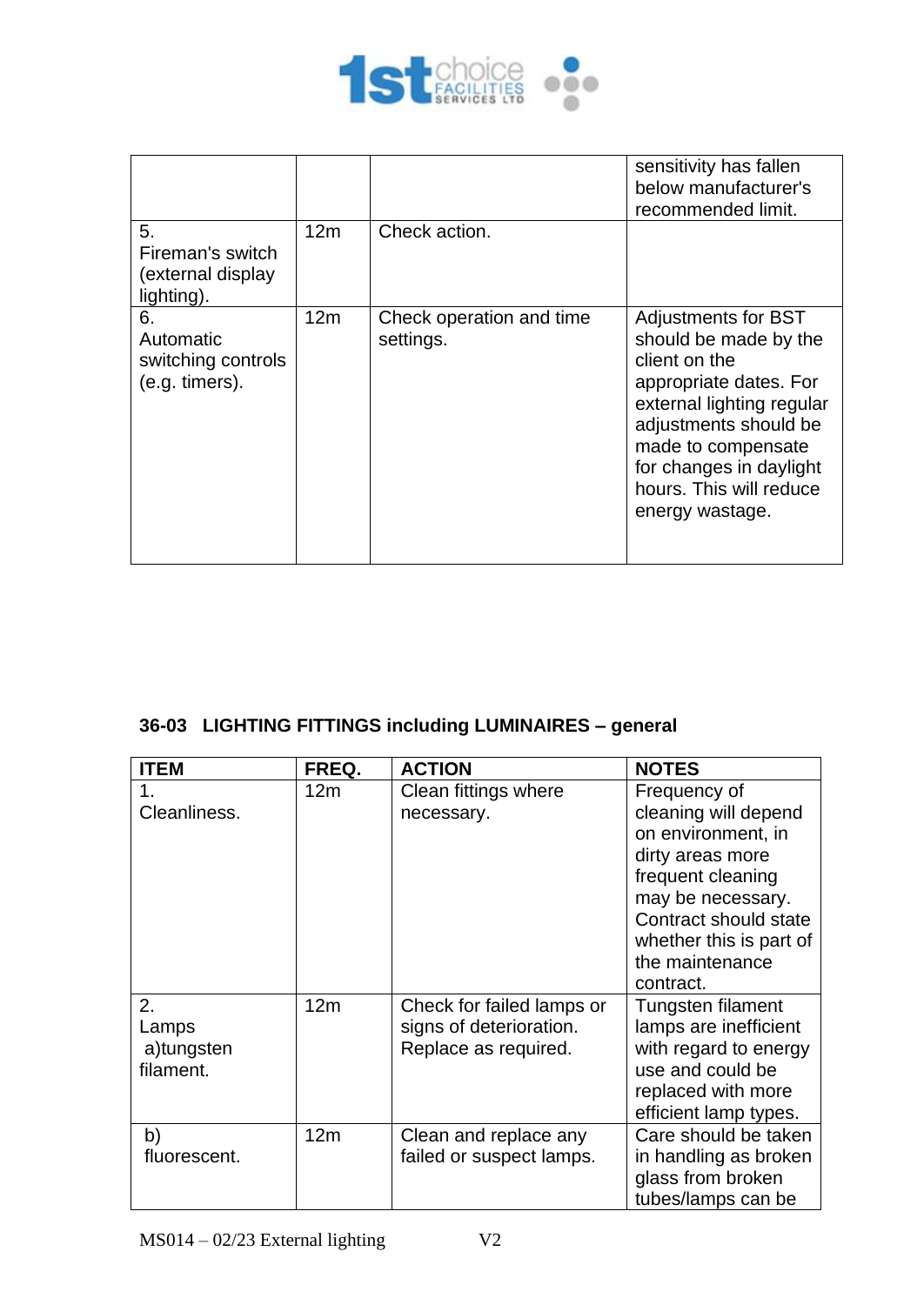

|                                                 |     |                                                                         | dangerous.<br>Disposal of<br>tubes/lamps should<br>be in accordance<br>with H&S and<br>Environmental<br>regulations.                                                                                                                                                                             |
|-------------------------------------------------|-----|-------------------------------------------------------------------------|--------------------------------------------------------------------------------------------------------------------------------------------------------------------------------------------------------------------------------------------------------------------------------------------------|
| $\mathsf{C}$<br>discharge.                      | 12m | Clean and replace any<br>failed or suspect lamps.                       | In readily<br>accessible areas<br>failed lamps should<br>be replaced as<br>soon as possible to<br>avoid damage to<br>control gear.<br>Re-lamping -<br>maintenance<br>contract should be<br>specific with regard<br>to the responsibility<br>for the provision<br>and/or replacement<br>of lamps. |
| 3.<br>Security of fitting.                      | 12m | Check security fixings and<br>suspensions.                              |                                                                                                                                                                                                                                                                                                  |
| 4.<br>Cable<br>terminations.                    | 12m | Check externally for<br>security and signs of<br>arcing or overheating. | To be checked by<br>agreed sample                                                                                                                                                                                                                                                                |
| 5.<br>Flexible down<br>leads and<br>connectors. | 12m | Check for deterioration<br>renew if necessary.                          | Tighten or secure as<br>necessary.                                                                                                                                                                                                                                                               |
| 6.<br>Diffusers and<br>reflectors.              | 12m | Clean and correctly adjust<br>before re-assembly.                       |                                                                                                                                                                                                                                                                                                  |
| 7.<br>Lamp control<br>gear.                     | 12m | Check operation and<br>compatibility with lamp.                         |                                                                                                                                                                                                                                                                                                  |
| 8.<br>Switches.                                 | 12m | Check operation.                                                        | Replace if faulty.                                                                                                                                                                                                                                                                               |

## **36-04 EXTERNAL LIGHTING including ILLUMINATED SIGNS**

## **WARNING: Equipment may operate at voltages above 415 and extra precautions should be taken.**

| EМ | --<br>-- | <b>TION</b> |  |
|----|----------|-------------|--|
|    |          |             |  |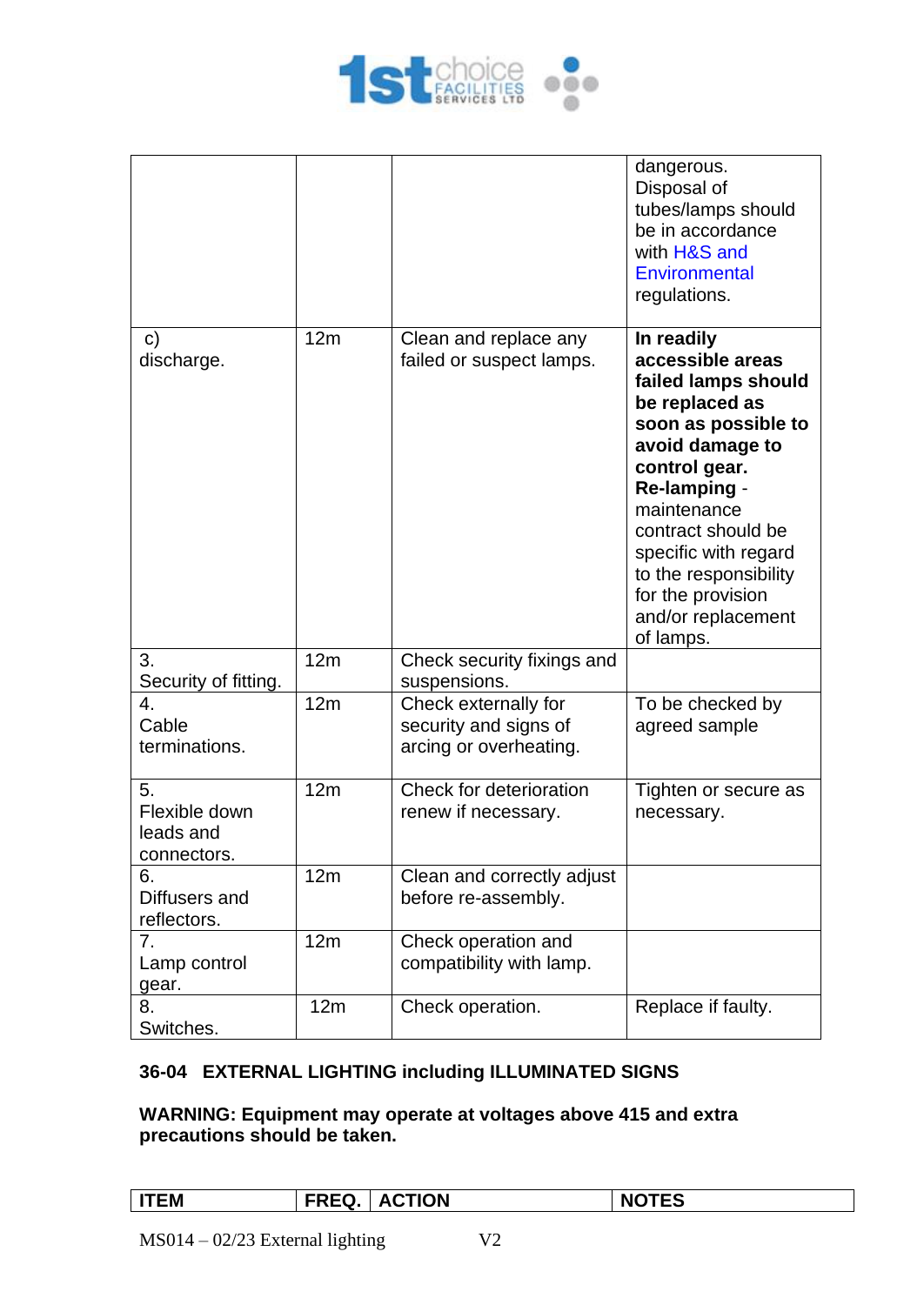

| 1.<br>Condition.             | 6m             | Clean and check:<br>For physical damage.<br>Signs of water ingress or<br>condensation, if present<br>check seals and report to<br>client. | On plastic surfaces avoid a<br>build up of static which will<br>re-attract dirt. Cleaning<br>materials should be<br>compatible with sign fabric.<br>If evidence of need for re-<br>painting observed, notify<br>client.                                                                                                                                                                                               |
|------------------------------|----------------|-------------------------------------------------------------------------------------------------------------------------------------------|-----------------------------------------------------------------------------------------------------------------------------------------------------------------------------------------------------------------------------------------------------------------------------------------------------------------------------------------------------------------------------------------------------------------------|
| 2.<br>Electrical wiring.     | 12m            | Check integrity and report<br>to client if renewal<br>necessary.                                                                          |                                                                                                                                                                                                                                                                                                                                                                                                                       |
| 3.<br>Earth continuity.      | 6 <sub>m</sub> | Check and remedy if<br>necessary.                                                                                                         |                                                                                                                                                                                                                                                                                                                                                                                                                       |
| 4.<br>Lamps or tubes.        | 12m            | Check for failed or<br>blackened tubes or lamps.<br>Replace as necessary.                                                                 | Replacement procedures<br>should be agreed with the<br>client as recommended life<br>can vary with type of<br>luminaire. Tube or lamp<br>colour should conform with<br>original colour<br>specification. Disposal of<br>tubes should be in<br>accordance with H&S and<br>Environmental regulations.                                                                                                                   |
| 5.<br>Cold cathode<br>tubes. | 12m            | Check for faulty tubes of<br>low brightness. Replace or<br>re-process as necessary.                                                       | Disposal and re-<br>processing of tubes<br>(particularly mercury<br>tubes) should be in<br>accordance with statutory<br>regulations. Where<br>replacement of a single<br>tube reveals a loss of<br>brightness in the remaining<br>tubes, consideration<br>should be given to block<br>replacement or re-<br>processing. In-fill gas<br>mixture of replacement<br>tubes must be compatible<br>with the circuit design. |